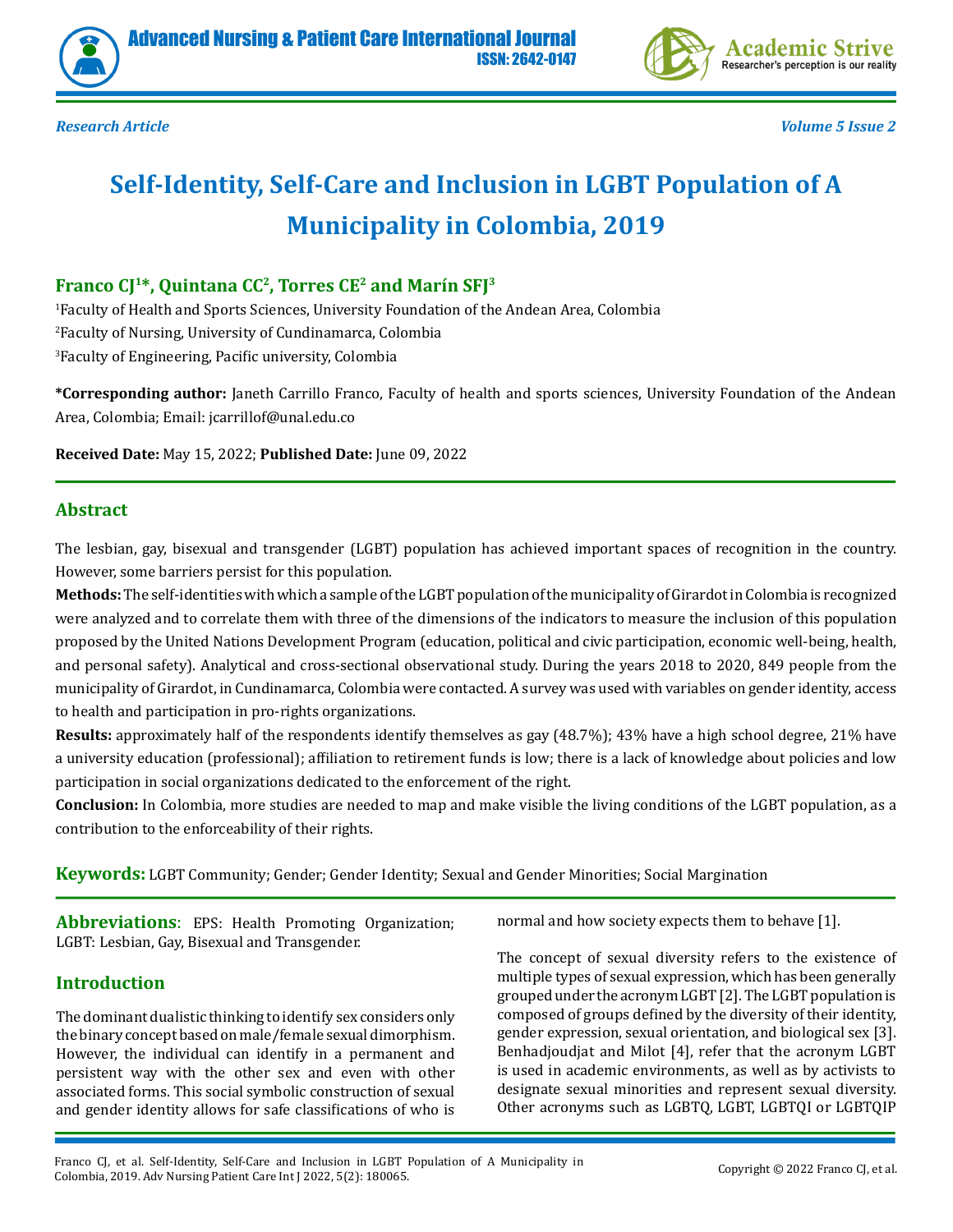(Q for Queer, I for intersexual and P for pansexual) can also be found [5], see Table 1.

This diversity of identities, studied since the mid-twentieth century, has two main components: the first, related to the ideological, cultural and social order, and the second in relation to the subjective identity itself [6]. Sexual diversity is a concept that concerns both identities and, in relation to the former, has had to make a series of claims in the social

space, mostly obtained by multiple non-governmental organizations. More recently, the protection of the rights of the LGBT population has been mobilized from international law and it is expected that countries will ratify it in national legislation [7]. These claims have been materializing in most countries in the form of laws and decrees that recognize and protect diverse sexual identities, although there is a gap between the enactment of the norm and its enforcement [8].

*Gender identity:* individual feeling of identifying oneself as male, female, or some other manifestation.

*Gender expression:* the way one presents oneself to the outside world according to gender, including the use of pronouns, clothing, and other external markers.

Gender non-conforming (gender incongruent): a person who experiences incongruence between the sex they were assigned at birth and their gender identity.

Sexual orientation or sexual attraction: a concept separate from gender identity. It refers to the type of individuals to whom one is romantically or sexually attracted.

*Lesbian:* a person who identifies as a woman, recognizes herself as such and is erotically and affectively attracted to other women.

Gay: a person who identifies as a man, recognizes himself as such, and is erotically and affectively attracted to other men.

*Transgender:* people whose gender identity is incongruent with the gender they were assigned at birth.

*Trans man -* a transgender person who identifies as male.

*Transgender woman:* a transgender person who identifies as female.

*Cisgender:* people whose experienced gender matches the gender assigned at birth.

*Queer:* a person who does not identify as male or female. For some it describes a political stance of transgender people with the lesbian, gay or bisexual activist movement.

*Intersex:* a person born with a reproductive or sexual anatomy that does not fit traditional definitions (ambiguous genitalia).

*Transformer:* person who wears stereotypical clothing of the other gender, with no intention of living permanently as the other gender (drag queen or king).

*Drag Queen:* man who wears female clothing.

*Drag King:* woman who wears male clothing.

*Transvestite:* person who expresses his or her identity by using clothing and attitudes or behaviors of the opposite gender to his or her biological sex.

*Pansexual:* a person who is sexually attracted to other individuals beyond his or her gender.

**Table 1:** Terms used in the field of sexual diversity (Own elaboration based on Benhadjoudat and Turban).

Colombia is a geographically and population diverse country, which since its 1991 Political Constitution considers respect for this diversity as a foundation of the nation [9]. However, the normative expression for the recognition and protection of sexual diversity is recent. Historically, non-heterosexuality has been the object of discrimination, prohibition and silencing and, until 1981, homosexual acts were considered a crime in the penal code [10]. The State, despite recognizing itself as the guarantor of diversity, is based on the concept of heteronormativity inherited from the religious viewpoint and rooted in discriminatory cultural and social practices. The normative heterosexual is considered a natural state projected "as an ideal or moral achievement. It does not so

much consist of rules that could be summarized in a doctrinal corpus as in a sense of correctness - tacit and invisible - that is created by contradictory - often unconscious - but immanent manifestations in practices and institutions" [11].

Advances in policies for the protection of diversity have been more an achievement of LGBT movements than the result of concrete actions by the State. However, there is still a lack of knowledge about rights even among the same population [12]. One of these rights is related to access to health services, especially sexual and reproductive health care. LGBT groups face greater barriers to access than the general population and some authors, such as Palma and Orcasita [13], define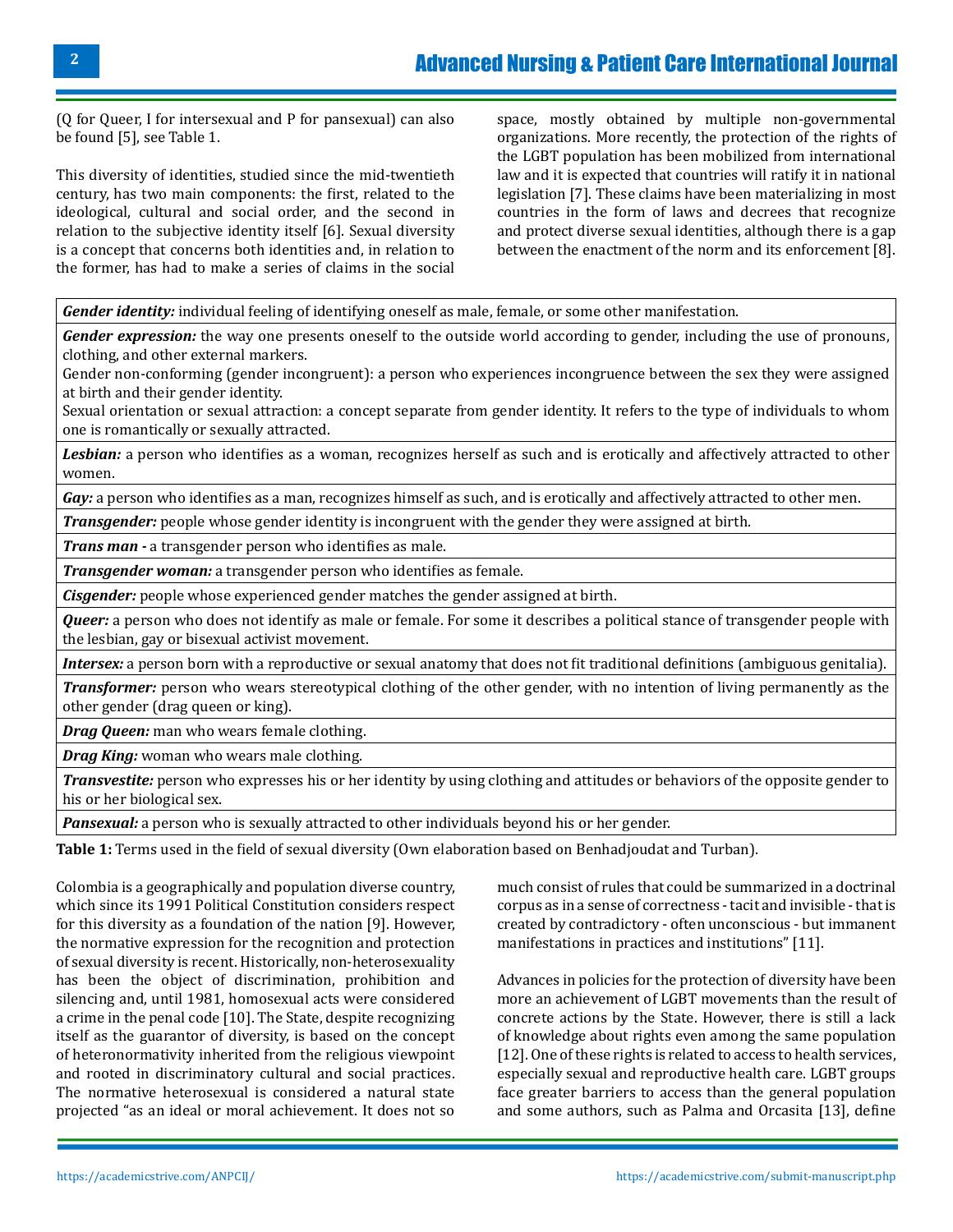them as a "vulnerable group". This group has historically been absent in prevention and sexual health discourses. The LGBT population was made widely visible starting in the 1980s in relation to the HIV pandemic, which was directly associated with homosexual sexual practices, which generated greater stigmatization and increased discrimination that persists even today [14,15].

Discrimination, violence and stigmatization around sexual diversity have been a constant in Colombia, which begins in spaces considered as protective such as the family and school [16], is amplified in the workplace [17] and has deepened in the context of the internal armed conflict [18]. However, there are no indicators or figures on the LGBT population in the country, much less in small municipalities outside the large capitals, which is not exclusive to Colombia. From the perspective of inclusion, which encompasses the fundamental rights to the recognition of difference, access to health and education, among others, for the LGBT population there are barriers to different services due to the expression of their sexual diversity. Studies report that, in the health field, there are inequalities in health, in relation to cancer, mental health and palliative care [19]; in the care of young people [20] and in the cultural competencies of health personnel to provide quality care without discrimination [21].

Self-care is defined as a cultural construct related to self-care based on factors such as previous knowledge, available time, economic resources, age, gender and social inclusion, as well as the effective use of the health system [22]. For this study, it was considered as part of the access to prevention programs offered by the health system.

The LGBT population is recognized as a group that preserves certain behaviors and collective identity in specific contexts. In this sense and to systematically measure the implementation of inclusion policies for this population, in 2016, the United Nations Development Program (UNDP) proposed a set of indicators in 5 dimensions: education, political and civic participation, economic well-being, health(including selfcare) and personal safety and violence, whose objective is the measurement of inclusion of the LGBT population in the different measured domains [23].

The objective of this article was to analyze the selfidentities with which a sample of the LGBT population in the municipality of Girardot in Colombia is recognized, their main socio-demographic characteristics and correlate them with three of the inclusion dimensions of the indicators proposed by the UNDP: health (access and self-care), economic well-being and political and civic participation. It originated in the project entitled "Characterization of a group of LGBTI citizens of the municipality of Girardot 2018 - 2019" presented as a degree option for nursing students at the University of Cundinamarca and contains part of the results obtained in the same.

# **Methods**

An observational, analytical cross-sectional study was conducted. During the years 2018 to 2020, 849 people from the municipality of Girardot, in Cundinamarca, Colombia were contacted. The collection technique used was the application of a survey on gender identity, access to health and participation in pro-rights organizations. The survey was built from other validated instruments applied to the LGBT population in Colombia (previously defined and measured dimensions). It was composed of 65 questions to evaluate sociodemographic characteristics (15 items); sexual selfidentification (15 items); sexual and reproductive health conditions, self-care and affiliation to the general health and social security system (18 items); and rights, participation, discrimination and violence (22 items).

It was validated by a group of experts (health professionals, teachers, researchers and representatives of departmental health entities). The experts contributed to the content validity. Subsequently, a pilot test was conducted with the participation of 20 people from the LGBT community of the municipality of Flandes (Tolima), because its population has similar characteristics to the population of Girardot. For the reliability of the instrument, an internal consistency analysis of the items was carried out, through the calculation of Cronbach's alpha coefficients, with a result of .804. Upon analyzing the results, aspects to be improved were evidenced, which resulted in the final version of the instrument. The information was systematized in Excel®, coded and tabulated; the analyses were performed with the help of SAS® software, using statistical description for the distribution of data in absolute and relative frequencies.

Since there is a lack of data on the total study population in the country and in the municipality, non-probabilistic convenience sampling was considered. Since gender identity is a condition that can be discriminatory, the snowball technique was used to recruit participants, based on key informants who referred other potential collaborators. From the referrals, 849 people were contacted. The following inclusion criteria were applied: over 14 years of age, resident in the municipality of Girardot - Cundinamarca, who agreed to participate in the research and who declared their gender and sexual diversity. As exclusion criteria: outside the lower age range; that there is vulnerability due to social or family recognition of their diversity. The data are presented in relation to four of the selected dimensions of inclusion: health (indicators of source of medical care and self-care in relation to sexual and reproductive health); education (indicator of secondary education level); and education (indicator of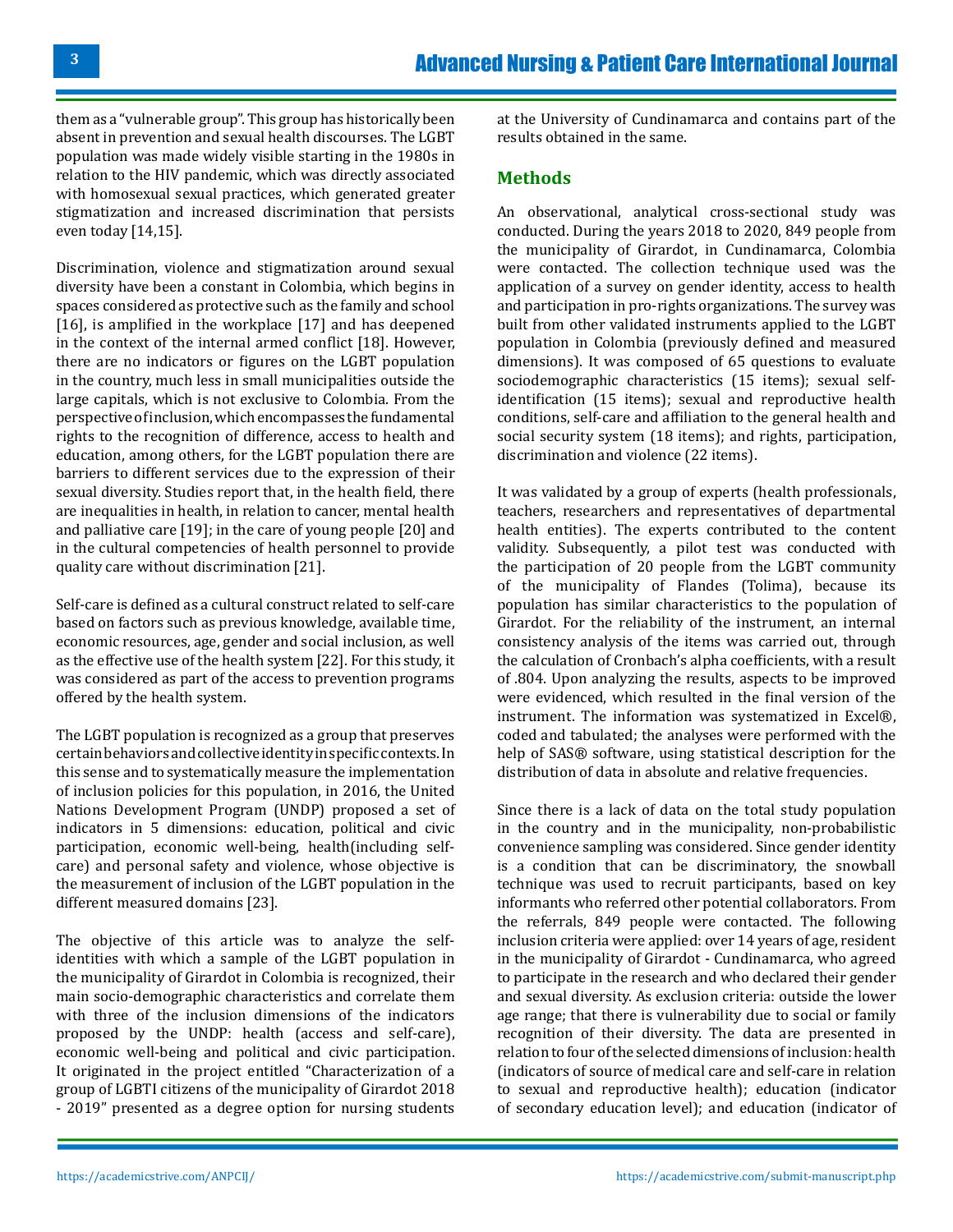secondary education level). Economic well-being (social security indicator such as access to pension/retirement) and political and civic participation (in pro-rights networks and organizations). The confidentiality of the data and the anonymity and privacy of the participants were guaranteed; the project was framed within the principles of the Helsinki declaration and resolution 8430 of 1993 of the Colombian Ministry of Health, classified as research without risk to human beings. The ethics committee of the Universidad de Cundinamarca endorsed the study. Informed consent and assent were obtained. For persons older than 14 and younger than 18 years of age, a neuro-cognitive evaluation was performed for decision making, obtaining informed consent; those who did not reach it were made to sign the

informed assent with the permission of their parents who filled out the informed consent form.

#### **Results**

A total of 849 people were contacted, of whom 812 met the inclusion criteria and of these, 56 did not agree to participate in the study, resulting in a final sample of 765 people.

Self-identification is shown in Table 2. Of the respondents, 48.7% self-identified as gay, followed by 21% as bisexual and 20% as lesbian. The grouped percentages of the other groups is close to 10%.

|                   | <b>Frequency</b> | <b>Cumulative Frequency</b> | <b>Mean Age</b> | <b>Mean</b> |
|-------------------|------------------|-----------------------------|-----------------|-------------|
| Gay               | 372              | 372                         | 32              | 30          |
| Lesbian           | 153              | 525                         | 32              | 12          |
| <b>Bisexual</b>   | 162              | 687                         | 26              |             |
| Travesty          | 33               | 720                         | 33              | 3           |
| Transexual        | 16               | 736                         | 34              | 1,8         |
| Transformist      | 20               | 756                         | 32              | 1,7         |
| Heterosexual      | C<br>∠           | 758                         | 37              | 0,26        |
| Indetermined      | 4                | 762                         | 21              | 0,39        |
| Queer y/o neutral | 3                | 765                         | 41              | 0,39        |

**Table 2:** Self-identification and average age in LGBT population, Girardot. 2018 – 2020.

The proposed educational level indicator explores the percentage of people who achieved primary and secondary schooling. In schooling related to self-identification, it was found that less than 1% had no formal education at all; 11% of respondents achieved primary school; 43% achieved secondary school; 21% reported university (professional) education and less than 1% reported post-graduate education, with a higher level of education reported by gay men than by lesbian women. The social security indicator as access to retirement, of the economic well-being dimension, is reported together with the health affiliation indicator (Table 3).

| Self-identity     | <b>EPS</b> | <b>Special insurance</b> | No insurance | DK/DA    | <b>Yes</b> | N <sub>o</sub> | DK/DA    |
|-------------------|------------|--------------------------|--------------|----------|------------|----------------|----------|
| Gay               | 339        | 4                        | 13           | 16       | 37         | 133            | 202      |
| Lesbian           | 145        |                          | 3            | 3        | 9          | 58             | 86       |
| Bisexual          | 139        | 6                        | 10           | 7        | 21         | 87             | 54       |
| Travesty          | 29         |                          | $\Omega$     | 3        | 0          | 7              | 26       |
| Transformist      | 19         | $\theta$                 | $\theta$     |          | $\theta$   |                | 19       |
| Transexual        | 15         | $\Omega$                 | $\Omega$     |          | $\theta$   | 3              | 13       |
| Indetermined      | 3          | $\Omega$                 | $\Omega$     | 0        | $\Omega$   | 2              | 2        |
| Queer y/o neutral | 2          | $\Omega$                 | $\theta$     | $\Omega$ | $\theta$   | 2              |          |
| Heterosexual      | 1          | $\theta$                 |              | $\Omega$ | 0          | 2              | $\theta$ |
| Total             | 692        | 13                       | 27           | 31       | 67         | 295            | 403      |

**Table 3:** Self-identification and affiliation to social security in health and pension in LGBT population, Girardot. 2018 – 2020.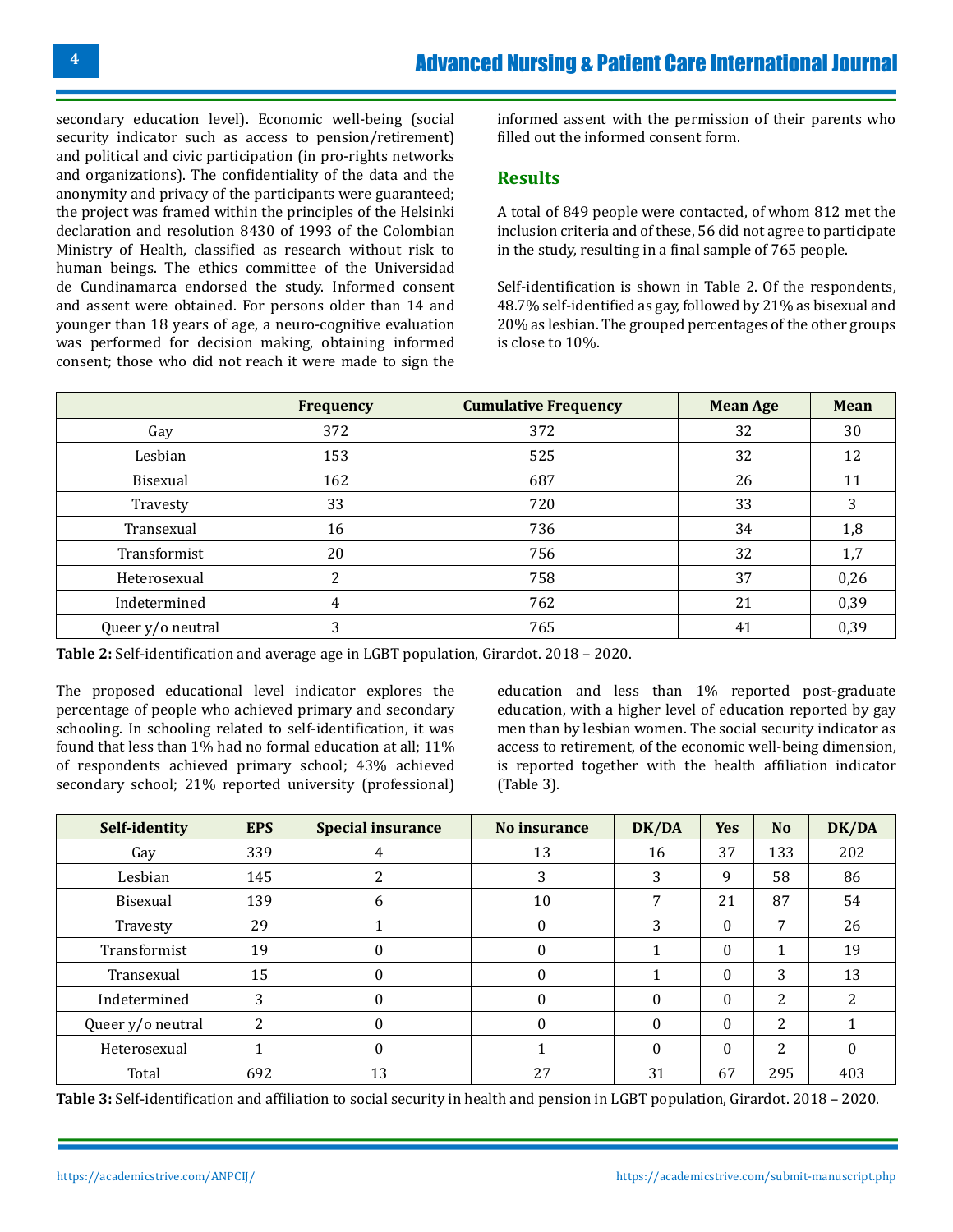Two health dimension indicators were included: source of permanent medical care, such as affiliation to the social security health system, i.e. the percentage of people covered by the system, which in Colombia represents affiliation through any of its forms (linked to a health promoting organization - EPS - or to special regimes), previously described in Table 4.

Second indicator was self-care, such as seeking sexual and reproductive health care for HIV and hepatitis screening, early detection of cervical cancer and early detection of prostate cancer. Higher percentages of women reported selfcare activities (breast self-examination, cytology) than men (testicular self-examination, prostate examination). About 30% of respondents had not accessed HIV testing at the time of the study.

|                                                            | <b>Education level</b> |                       |                               |                          |                         |                          |       |              |
|------------------------------------------------------------|------------------------|-----------------------|-------------------------------|--------------------------|-------------------------|--------------------------|-------|--------------|
| Self-care                                                  | <b>Elementary</b>      | <b>High</b><br>school | <b>Technical</b><br>education | Technologic<br>education | <b>Professio</b><br>nal | <b>Post</b><br>graduated | DK/DA | <b>Total</b> |
| <b>Gynecologist consultation</b>                           | 10,77                  | 28,85                 | 8,85                          | 0,38                     | 12,69                   | 0,38                     | 3,85  | 65,77        |
| Performs breast self-exam                                  | 7,69                   | 25,00                 | 8,46                          | 0,38                     | 12,31                   | 0,38                     | 1,92  | 56,14        |
| Vaginal cytology done                                      | 8,08                   | 30,38                 | 9,26                          | 0,38                     | 12,69                   | 0,38                     | 5,00  | 66,17        |
| <b>Testicular self-examination</b><br>is performed         | 4,16                   | 13,66                 | 7,13                          | 2,18                     | 9,70                    | 0.00                     | 1,58  | 38,41        |
| Prostate exam is performed                                 | 2,38                   | 4,55                  | 2,38                          | 1,19                     | 2,77                    | 0.00                     | 0,99  | 14,26        |
| Last sexual intercourse with<br>a condom                   | 6,93                   | 29,93                 | 10,46                         | 3,27                     | 14,51                   | 0,13                     | 3,66  | 68,89        |
| <b>Tested for HIV and hepatitis</b>                        | 6,27                   | 28,89                 | 12,55                         | 3,27                     | 15,42                   | 0,13                     | 3,92  | 70,45        |
| Interested in being tested for<br><b>HIV</b> and hepatitis | 7,97                   | 34,51                 | 12,16                         | 3,27                     | 16,08                   | 0,13                     | 3,92  | 78,04        |

**Table 4:** Self-care according to level of schooling in LGBT population, Girardot. 2018 – 2020.

In terms of political and civic participation (in networks and pro-rights organizations), a generalized lack of knowledge among respondents of LGBT policies and low participation in social organizations dedicated to the enforceability of the right was identified. Only 10% of the surveyed population reported knowing the policies or benefits related to the gender approach and of that percentage 38% reported participating in social networks or organizations such as the Bogotá LGBTI roundtable, Colombia Diversa and the league against AIDS.

# **Discussion**

Gender identity is a social construction, based on individual psychological processes embedded in components of culture and biology [24]. This continuous and permanent process of identifying oneself is immersed in the coordinates of the hegemonic social organization, in which the diverse has been opening space for the last few decades. In Latin America and the Caribbean have on the one hand, countries that protect diverse sexual and gender expressions in their legislation with laws on equal marriage and legal change of name and gender and, on the other hand, a deep-rooted violence against those who are different, with the highest rates of hate crimes in the world [25-28]. In addition to the daily violence, in Colombia, in the context of the internal armed conflict, violent actions against this minority group worsened on the part of actors on all sides [18,25].

LGBT persons in Colombia are considered a vulnerable minority. There is discrimination, exclusion and violence towards people who manifest an identity different from the heteronormative one [10,29]. The lack of inclusion of sexual orientation in the national census or in large demographic surveys is another example of this institutional violence, which makes statistically invisible this part of the population, according to Stang [30], "located outside the binary matrix of heterosexuality".

The national demographic survey included for the first time some sexual orientation questions in its 2015 version and reported that out of a total of 158,283 people interviewed, 99% of women and 98% of men identified themselves as heterosexual; 0.4% and 1.2% of women and men declared themselves homosexual; 0.6% of men and women as bisexual; 38 people (24 men and 14 women) recognized themselves as transgender [31].

Girardot is a municipality in the department of Cundinamarca in west-central Colombia. According to the 2018 census,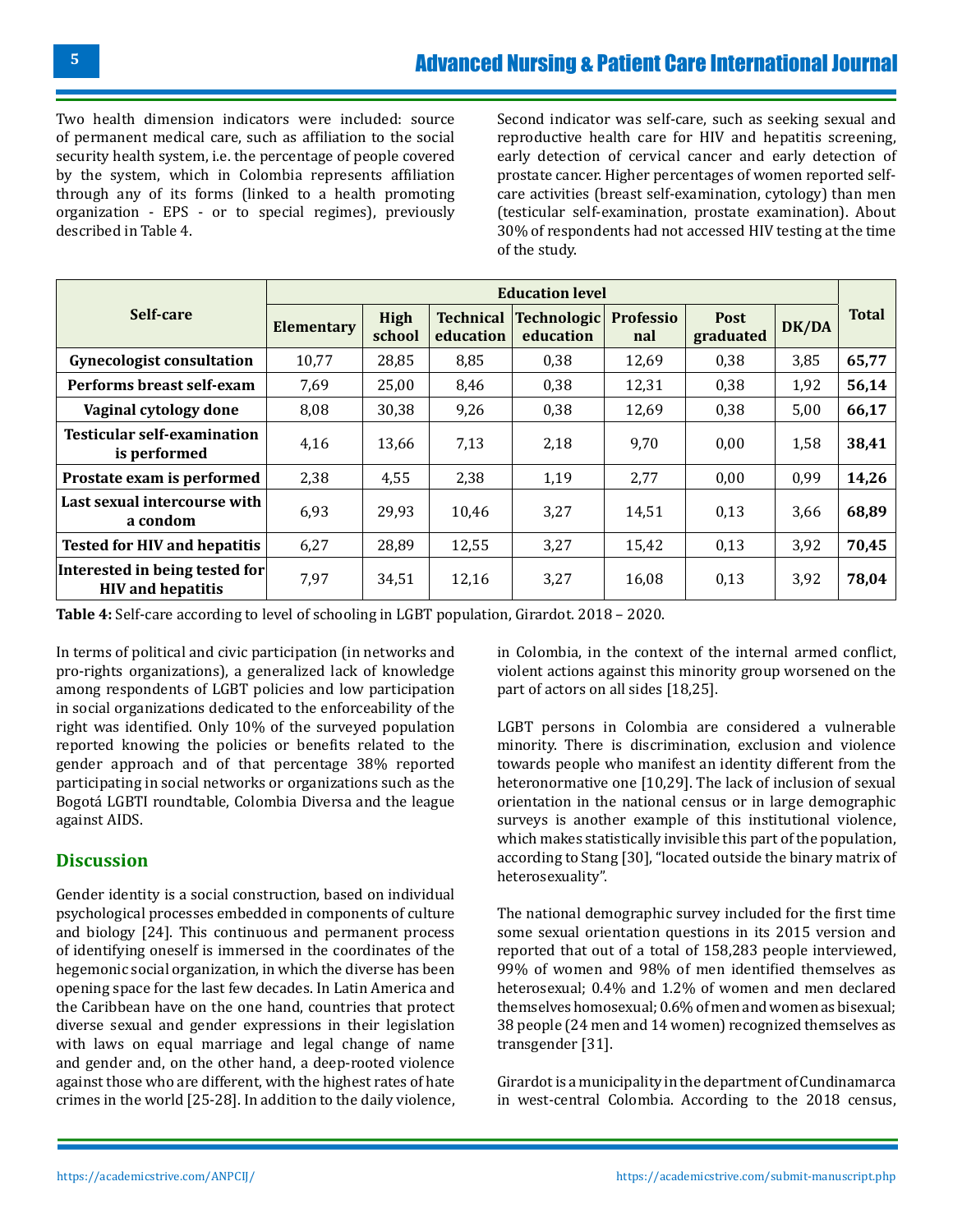106,818 people live there, 47.6% men and 52.4% women [32]. There is no overall data on LGBT population. This study found that most of the population identified themselves as gay men and lesbian women, similar to the findings of the first national study conducted on this population [33].

Despite the enactment of the policy for the guarantee of the effective exercise of the rights of the LGBT population that aims to be a guideline for inclusion in all public spheres (Decree 762 of 2018), in the educational sector acts of homophobia, lesbophobia, biphobia and transphobia are still evident, starting from the academic structures to the spaces of coexistence and exchange [34,35]. In this study, the highest educational level attained by 42% of the participants was secondary education and a quarter had university education.

In terms of the labor field, which is constituted as "a modern institutional framework that operates as a discipline and device to exert control over people and their bodies, from which symbols and behaviors are determined that linearly define behaviors and legitimize actions" [36], defining oneself in terms of sexual diversity constitutes a risk of losing one's job, which is why the expression of manifestations of sexual diversity at work is avoided. manifestations of sexual diversity at work is avoided [17].

Barriers to access to the health system in Colombia are not a problem exclusive to the LGBT population. Being a market system, based on risk management and focused on the provision of services in the large capitals of the country, there are multiple economic, geographic and cultural barriers to access services [37]. However, being a minority, along with indigenous communities or Afro-descendants, the LGBT population is exposed to cultural access barriers and stigmatization in services, mainly in sexual and reproductive health services [38].

Romanelli and Hudson [39], attribute the fundamental causes of the barriers to access to the health system to sociostructural factors that affect the exclusion and invisibility of LGBT people in health and mental health institutions. Individual-level barriers to self-care and use of services were attributed to individual factors such as lack of health literacy and attempts to avoid stigma. Regarding the old age protection component such as retirement affiliation, Colombia presents an overall deficit since the general population does not reach retirement due to the high levels of informality and unemployment and the instability of salaried employment [40]. For the LGBT population, additionally, the right to obtain the survivor's pension of their partner upon death was denied by the pension funds because they were not recognized for being of the same sex. The Constitutional Court, in an iconic ruling, recognized this right in 2008 [41].

The right to retirement is a basic recognition of an aging population. However, there are many LGBT seniors "accustomed to navigating social mores to avoid negative experiences" [42], who are unwilling to recognize themselves as such to demand this right. Therefore, health care providers and social security services should build trusting relationships to provide comprehensive care.

Within the parameters of self-care, this study included access to prevention and early detection programs in sexual and reproductive health such as HIV. Several reviews have linked the lack of access to HIV screening and treatment programs, not only because of lack of knowledge but also because of gender-based violence by health personnel to which women and the LGBT population are exposed [43]. Similarly, seeking care for cancer, for treatment or subsequent follow-up, has been associated with a higher risk of suffering worse outcomes than other survivors. This finding may be related to stress among minorities, including the LGBT population [44].

In conclusion, for the three selected indicators, the population that recognizes itself as LGBT presents a deficit in inclusion, which for some situations is not exclusive to this community (health, retirement), but which is increased by the expression of the sexual diversity with which they identify.

# **Conclusion**

The 21st century has been considered the century of acceptance and respect for what is diverse and different, which has allowed the definition of inclusive policies for groups historically discriminated against, opening possibilities for the enjoyment of a life and existence with quality in all its dimensions. Access to education has allowed the level of schooling to increase in the population in general and in particular in the LGBT population, with whom a fundamental aspect to consider is the bullying that generates desertion at middle and university levels of education. The population that self-identifies as gays and lesbians continues to be the most representative in the different studies that have been carried out at this level at the national and international level, with transgender identities gaining strength in recent decades.

As has been seen worldwide, the demand for sexual rights has been led by the homosexual population through movements such as Stonewall in the United States in 1969. This fact, as well as the possibility of having a better cultural level, has allowed other people with diverse sexual self-identities to begin to visualize themselves in different scenarios of public and academic life.

The right to social security that fully guarantees access to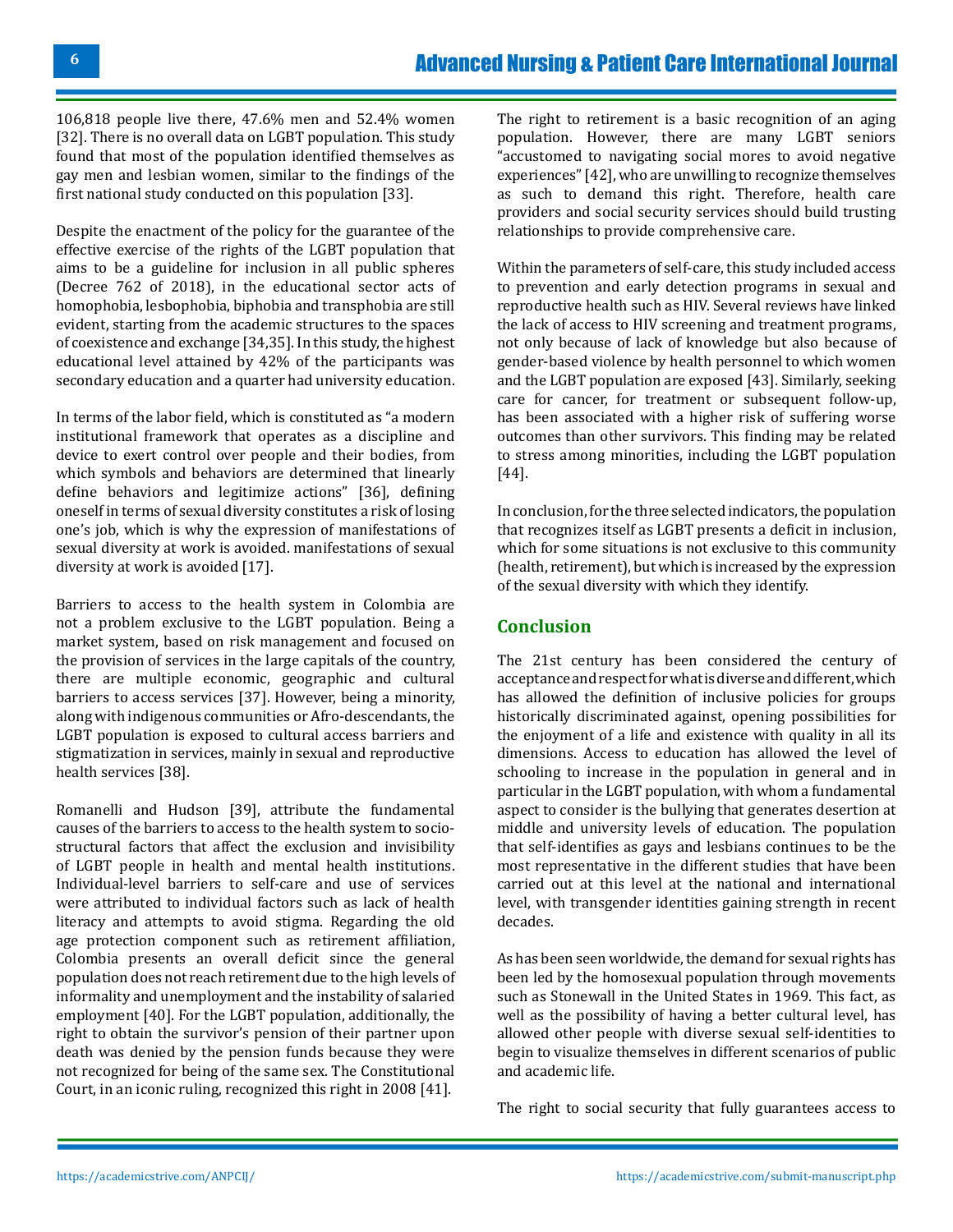health services, affiliation to a pension fund (retirement) and labor risks in Colombia are limited for the general population and particularly for the LGTB community. The barriers to access to the health system, as well as the lack of job opportunities and job instability make it difficult to have a pension in the future once the productive life stage of any Colombian, including the LGTB population, is over.

In Colombia, more studies are needed to map and make visible the living conditions of the LGBT population, as a contribution to the enforceability of their rights.

# **Acknowledgments**

To the University of Cundinamarca that financed the First internal call for the strengthening of research seedbeds 2018, Project No 14 "Characterization of the LGTBI population of the Municipality of Girardot". Conflicts of interest: No potential conflict of interest was reported by the authors.

The authors alone are responsible for the views expressed in this publication, and they do not necessarily represent the views, decisions or policies of their institutions.

#### **References**

- 1. [Bergero MT, Asiain S, Gorneman I, Giraldo F, Lara J, et al.](https://scielo.isciii.es/scielo.php?script=sci_arttext&pid=S0211-57352008000100013&lng=en&nrm=iso&tlng=en) [\(2008\) On the concept of gender around transexuality.](https://scielo.isciii.es/scielo.php?script=sci_arttext&pid=S0211-57352008000100013&lng=en&nrm=iso&tlng=en) [Journal of the Spanish Association of Neuropsychiatry](https://scielo.isciii.es/scielo.php?script=sci_arttext&pid=S0211-57352008000100013&lng=en&nrm=iso&tlng=en) [28\(1\): 211-226.](https://scielo.isciii.es/scielo.php?script=sci_arttext&pid=S0211-57352008000100013&lng=en&nrm=iso&tlng=en)
- 2. [Lamas M \(2000\) Sex differences, gender and sexual](https://www.redalyc.org/articulo.oa?id=35101807) [difference. Cuicuilco 7\(18\): 1-25.](https://www.redalyc.org/articulo.oa?id=35101807)
- 3. [Santos J, Silva R, Ferreira M \(2019\) Health of the LGBT:](https://www.scielo.br/j/ean/a/dzYKmCyv3MTJN3ZXVRN75Kg/?format=pdf&lang=en) [population in primary health care and the insertion of](https://www.scielo.br/j/ean/a/dzYKmCyv3MTJN3ZXVRN75Kg/?format=pdf&lang=en) [nursing. Esc Anna Nery 23\(4\): 1-6.](https://www.scielo.br/j/ean/a/dzYKmCyv3MTJN3ZXVRN75Kg/?format=pdf&lang=en)
- 4. [Benhadjoudjat L, Milot M \(2020\) Género y secularización:](https://www.redalyc.org/pdf/3872/387239045007.pdf) [una perspectiva poscolonial. Sociedad Y Religion 24\(42\):](https://www.redalyc.org/pdf/3872/387239045007.pdf) [144-159.](https://www.redalyc.org/pdf/3872/387239045007.pdf)
- 5. [Turban J, de Vrie A, Zucke, K, Shadianloo S \(2018\)](https://iacapap.org/_Resources/Persistent/e98a7ad9ab1d202adc53363a3f92871ad29fc104/H.3-GENDER-IDENTITY-Edition-2018-REVISED.pdf) [Transgender and gender non-conforming youths. In: Rey](https://iacapap.org/_Resources/Persistent/e98a7ad9ab1d202adc53363a3f92871ad29fc104/H.3-GENDER-IDENTITY-Edition-2018-REVISED.pdf) [J, Salud mental infantil y adolescente. Ginebra: IACAPAP.](https://iacapap.org/_Resources/Persistent/e98a7ad9ab1d202adc53363a3f92871ad29fc104/H.3-GENDER-IDENTITY-Edition-2018-REVISED.pdf)
- 6. [Kovalskys SD \(2005\) Gender Identity in Times of Change:](https://www.scielo.cl/scielo.php?script=sci_arttext&pid=S0718-22282005000200002&lng=en&nrm=iso&tlng=en) [A Life Stories Approach. Psykhe \(Santiago\) 4\(2\): 19-32.](https://www.scielo.cl/scielo.php?script=sci_arttext&pid=S0718-22282005000200002&lng=en&nrm=iso&tlng=en)
- 7. [Jurado RD \(2016\) Extending the right to all rights: the](https://revistas.uniandes.edu.co/doi/10.7440/colombiaint87.2016.07) [transnational spread of legal recognition of gender](https://revistas.uniandes.edu.co/doi/10.7440/colombiaint87.2016.07) [identity. Colomb int 1\(87\): 173-198.](https://revistas.uniandes.edu.co/doi/10.7440/colombiaint87.2016.07)
- 8. [Mogrovejo N \(2008\) Sexual diversity, a problematic](http://revistas.unam.mx/index.php/ents/article/viewFile/19577/18571) [concept. Perspectivas, journal of social work 18\(1\): 62-](http://revistas.unam.mx/index.php/ents/article/viewFile/19577/18571) [71.](http://revistas.unam.mx/index.php/ents/article/viewFile/19577/18571)
- 9. Political Constitution of Colombia (1991). Legis art pp: 13
- 10. [López H, Carvajal J \(2017\) The LGBT movement in](https://repository.usta.edu.co/handle/11634/3942) [Colombia. The construction of law from below. \[Master's](https://repository.usta.edu.co/handle/11634/3942) [thesis, Universidad Santo Tomás, 2017\]. Institutional](https://repository.usta.edu.co/handle/11634/3942)  [repository.](https://repository.usta.edu.co/handle/11634/3942)
- 11. [Flores V \(2008\) Between secrets and silences. Ignorance](http://www.revistas.unam.mx/index.php/ents/article/view/19514) [as a politics of knowledge and practice of \(hetero\)](http://www.revistas.unam.mx/index.php/ents/article/view/19514) [normalization. Trabajo social 18\(1\): 14-21.](http://www.revistas.unam.mx/index.php/ents/article/view/19514)
- 12. [Cornejo G, Martínez J, Vidal S \(2018\) LGBT studies](https://www.tandfonline.com/doi/full/10.1080/00918369.2018.1534411)  [without LGBT studies. Mapping alternatives pathways in](https://www.tandfonline.com/doi/full/10.1080/00918369.2018.1534411) [Perú and Colombia. J homosex 67\(3\): 417-434.](https://www.tandfonline.com/doi/full/10.1080/00918369.2018.1534411)
- 13. [Palma D, Orcasita L \(2018\) The Solution is the Scissors:](https://www.scielo.br/j/ptp/a/BkTZCbNMRn4R8cHsxDr8gcC/?lang=es) [Sexual Health Program for Lesbian and Bisexual Women.](https://www.scielo.br/j/ptp/a/BkTZCbNMRn4R8cHsxDr8gcC/?lang=es)  [Psic Teor Pesq 34\(1\): e34419.](https://www.scielo.br/j/ptp/a/BkTZCbNMRn4R8cHsxDr8gcC/?lang=es)
- 14. Estrada J (2014) Men who have sex with men (MSM): reflections for prevention and health promotion. Revista gerencia y políticas de salud 13 (26): 1-15.
- 15. [Restrepo J \(2016\) Comparative analysis of HIV/AIDS](https://pubmed.ncbi.nlm.nih.gov/28453150/) [perceptions of Colombian homosexual and bisexual](https://pubmed.ncbi.nlm.nih.gov/28453150/)  [men with and without migration experience. Rev Salud](https://pubmed.ncbi.nlm.nih.gov/28453150/)  [Pública 18\(1\): 13-25.](https://pubmed.ncbi.nlm.nih.gov/28453150/)
- 16. [Silva BE \(2018\) Effects on coping and social support for](http://revistas.unisimon.edu.co/index.php/psicogente/article/view/3077)  [disclosure of homosexuality to the family: a comparative](http://revistas.unisimon.edu.co/index.php/psicogente/article/view/3077) [study in gays and lesbians. Psicogente 21\(40\): 321-336.](http://revistas.unisimon.edu.co/index.php/psicogente/article/view/3077)
- 17. [Castaño JJ, Acevedo CM, Muñoz SMP \(2018\)](https://rppoblacion.uaemex.mx/article/view/9112/7654) [Discrimination and labor exclusion in the LGBT](https://rppoblacion.uaemex.mx/article/view/9112/7654)  [community: a case study in Chapinero, Bogota Colombia.](https://rppoblacion.uaemex.mx/article/view/9112/7654)  [Papeles Poblac 23\(93\): 1-37.](https://rppoblacion.uaemex.mx/article/view/9112/7654)
- 18. Giraldo SA (2018) Sexual and gender diversity in the context of the armed conflict in Colombia. Some reflections for its study. Revista Eleuthera 19(1): 115- 133.
- 19. [McDermott E, Nelson R, Weeks H \(2021\) The Politics of](https://www.ncbi.nlm.nih.gov/pmc/articles/PMC7835774/) [LGBT+ Health Inequality: Conclusions from a UK Scoping](https://www.ncbi.nlm.nih.gov/pmc/articles/PMC7835774/)  [Review. Int J Environ Res Public Health 18\(2\): 826.](https://www.ncbi.nlm.nih.gov/pmc/articles/PMC7835774/)
- 20. [Wahlen R, Bize R, Wang J, Merglen A, Ambresin AE \(2020\)](https://www.ncbi.nlm.nih.gov/pmc/articles/PMC7329058/) [Medical students' knowledge of and attitudes towards](https://www.ncbi.nlm.nih.gov/pmc/articles/PMC7329058/) [LGBT people and their health care needs: Impact of a](https://www.ncbi.nlm.nih.gov/pmc/articles/PMC7329058/)  [lecture on LGBT health. PLoS One 15\(7\): e0234743.](https://www.ncbi.nlm.nih.gov/pmc/articles/PMC7329058/)
- 21. [Ruben MA, Shipherd JC, Topor D, AhnAllen CG, Sloan](https://pubmed.ncbi.nlm.nih.gov/28459380/)  [CA, et al. \(2017\) Advancing LGBT Health Care Policies](https://pubmed.ncbi.nlm.nih.gov/28459380/) [and Clinical Care Within a Large Academic Health Care](https://pubmed.ncbi.nlm.nih.gov/28459380/)  [System: A Case Study. J Homosex 64\(10\): 1411-1431.](https://pubmed.ncbi.nlm.nih.gov/28459380/)